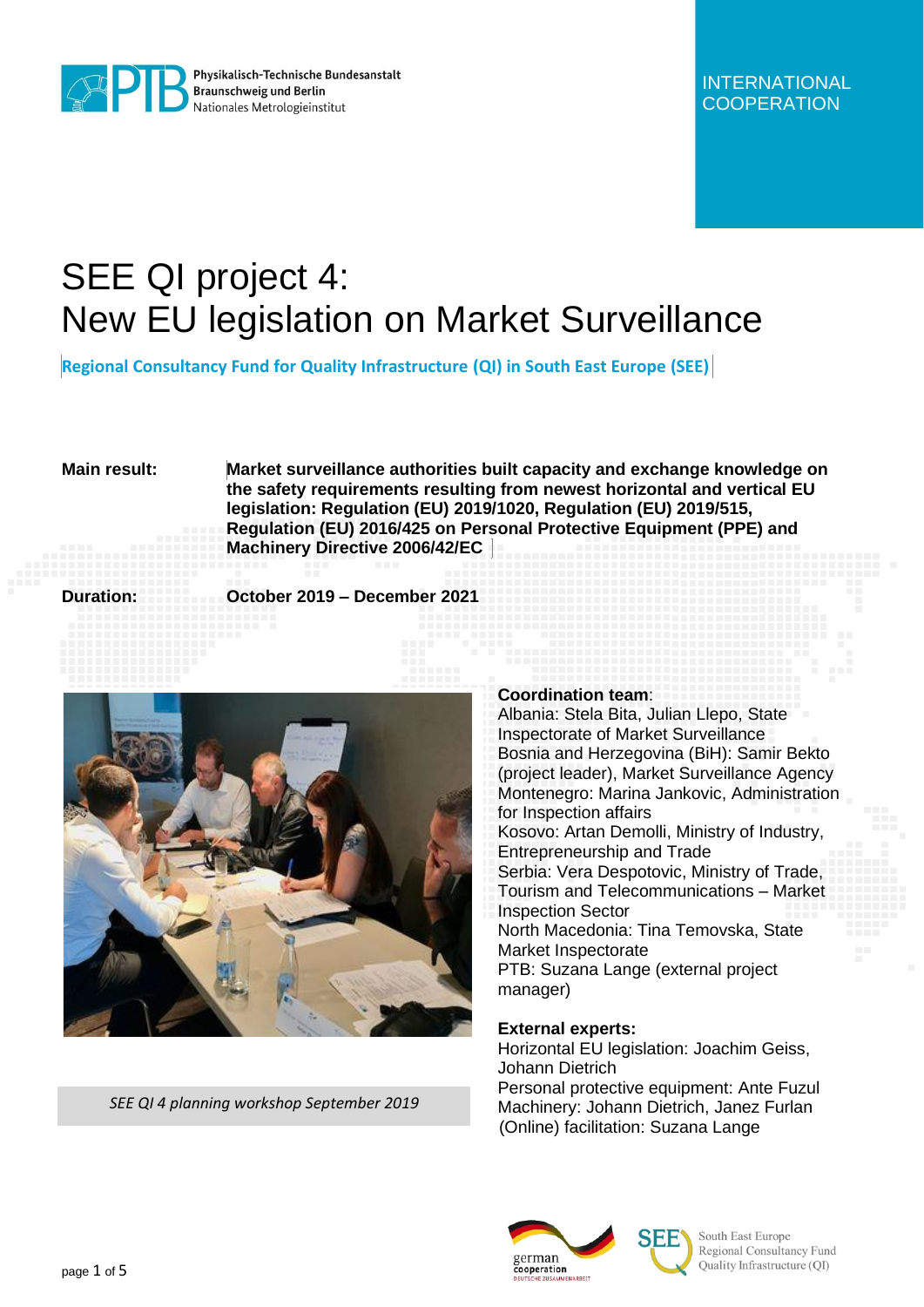

# **Background**

Representatives from Western Balkans (WB6) market surveillance authorities and PTB met for a SEE QI planning workshop on September 4-5, 2019 in Podgorica. After a needs assessment, the project coordinators decided to focus the activities of Project 4 on adapting to the two new horizontal EU market surveillance regulations and the new regulation on personal protective equipment (PPE) as well as the new product types regulated by the Machinery Directive. They decided to build on achievements of previous WB6 cooperation projects with GIZ ORF and SIDA/ CEN and continue the WB6 Network on Dangerous Product Notification System and the joint actions for specific product groups. The WB6 workshop participants selected Mr Samir Bekto from BiH as project leader. All WB6 countries designated contact persons to facilitate the coordination of the project and to reach out to national market inspectors.

|              | Accession Country: Republic of Serbia                                                                                                                                                                                                                                                                                                                                                                                                                                                         |                |              |                                 |                     |
|--------------|-----------------------------------------------------------------------------------------------------------------------------------------------------------------------------------------------------------------------------------------------------------------------------------------------------------------------------------------------------------------------------------------------------------------------------------------------------------------------------------------------|----------------|--------------|---------------------------------|---------------------|
|              |                                                                                                                                                                                                                                                                                                                                                                                                                                                                                               |                |              |                                 |                     |
| 3200880765   | REGULATION (EC) No 765/2008 OF<br>THE EUROPEAN PARLIAMENT 01. Law on Market Surveillance, Official Journal of the Republic of<br>AND OF THE COUNCIL of 9 July Serbia 92/2011<br>2008 setting out the requirements for<br>accreditation and market surveillance<br>relating to the marketing of products and<br>repealing Regulation (EEC) No 339/93<br>(Text with EEA relevance); Official<br>Journal of the European Union L 218.<br>J3/08/2008 p. 0030-0047<br>CELEX code of EU legislation |                |              | Accession Country's Legislation |                     |
| ×<br>Article | $\mathbf{z}$<br>Test                                                                                                                                                                                                                                                                                                                                                                                                                                                                          | 3<br>Reference | 4<br>Article | s<br>Content                    | $\alpha$<br>Remarks |

**Component 1** focused on the **new EU horizontal legal framework** in the field of market surveillance.

The activities under this component started with a regional conference which introduced the development of the EU legal framework over time and the implementation of the new EU Regulations (EU) 2019/1020 and (EU) 2019/515 on market surveillance. Orginally scheduled for mid-March 2020 in Montenegro, the event took place online as e-conference on May 27-28, 2020 due to the Covid-19 pandemic. Two German experts presented the EU legislation. In addition to the training material, they developed a Q&A document that was shared with all

*Example table of concordance EU legislation – national legislation*

participating market inspectors. Within the e-conference, the WB6 Network on Dangerous Product Notification System met and decided to rotate the leadership of its coordination in an alphabetical order: after Albania in 2020 and BiH in 2021, Kosovo will take over the coordination in 2022. The CEFTA Secretariat was invited as well to further discuss the acquisition of a common electronic database for the exchange of market surveillance information.

As a follow-up, the German Federal Ministry responsible for market surveillance invited all SEE market inspectors to its annual market surveillance conferences in 2020 and 2021, both held online. Germany shared its draft law on market surveillance (translated into the local language by the BiH Market Surveillance Agency), which transposes the new EU legislation. Montenegro is the first Western Balkan country to begin transposing Regulation (EU) 2019/1020. Other WB6 countries, such as Serbia, are planning to do it in 2022. On June 9, 2021, the SEE QI 4 Project organised a regional workshop for regulators in which Montenegrin, German, Bosnian and Serbian experts shared with their WB6 peers their experience in the development process and content of their new/planned draft laws on market surveillance. One of the main results was a table of concordance between the Montenegrin draft law and Regulations (EU) 2019/1020 and (EU) 2019/515 that can be used by other Western Balkan





South East Europe Regional Consultancy Fund Quality Infrastructure (QI)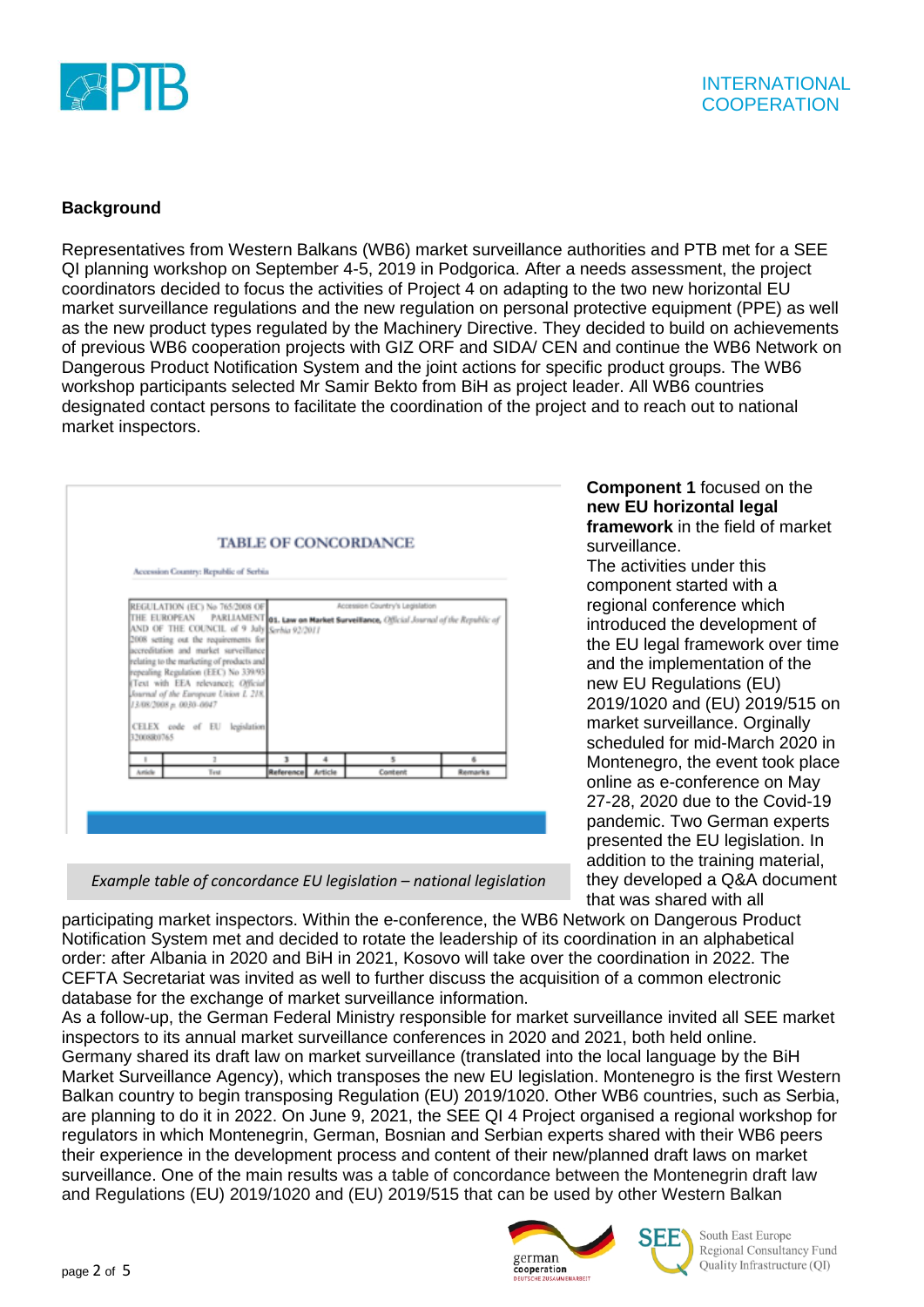

# **INTERNATIONAL COOPERATION**

countries when developing their own legislation. As a final activity, the SEE QI 4 Project developed a toolbox for the development of national strategies as required by Regulation (EU) 2019/1020.



## **Component 2** focused on market surveillance of items covered by the **Regulation** (**EU) 2016/425 on Personal Protective Equipment (PPE)**.

The initial activity under this component was in response to a spontaneous request from a SEE partner for an exchange of experience on the topic of market surveillance of PPE used against Covid-19. On July 15, 2020, market inspectors discussed how to monitor the conformity of protective masks to detect and remove from the market defective or

fraudulent products and therefore to contribute to ensuring the health and safety of medical staff and citizens in the pandemic. The component continued with a training held on September 28-29, 2020, on the content of Regulation (EU) 2016/425 on PPE and its differences to previous / parallel EU legislation and guidelines. Experts from BiH, Serbia, Montenegro, Albania and Kosovo shared their own best practices on products such as hearing protectors and protective masks.

A joint action was organised in order to harmonise the correct interpretation of standards and regulation, make a checklist out of them, use it in market surveillance controls, sample and test products, and decide on follow up actions based on the test results and risk assessments. The SEE QI 4 project team selected the PPE item of high visibility vests, which is covered by the standard "EN ISO 20471:2013/A1:2016 High visibility clothing - Test methods and requirements". The virtual kick-off training of the joint market surveillance action on high visibility vests took place on February 3-4, 2021. The trainer connected the formal letter of the legislation and standards to the actual practice of implementing market surveillance by presenting his country's approach and discussing how to overcome challenges when applying the market surveillance procedures.

Following the training, market inspectors from five WB6 countries sampled reflective vests on their markets and sent the samples to an accredited laboratory in an EU country. The study visit to the laboratory, which was originally foreseen in the SEE QI 4 Project, was replaced by a short movie and several videoclips that the laboratory staff presented and discussed with the participants during the second training. During the subsequent training on May 11 and June 9, 2021, the group of participating market inspectors undertook a risk assessment of high-visibility vests, based on the results from the test reports, using the so called Risk Assessment Guide (RAG) form available on the Risk Assessment for Safety Gate (ex RAPEX) website of the European Commission. It resulted in detecting several highvisibility vests which presented a serious risk to the user and therefore had to be withdrawn from the WB6 markets.



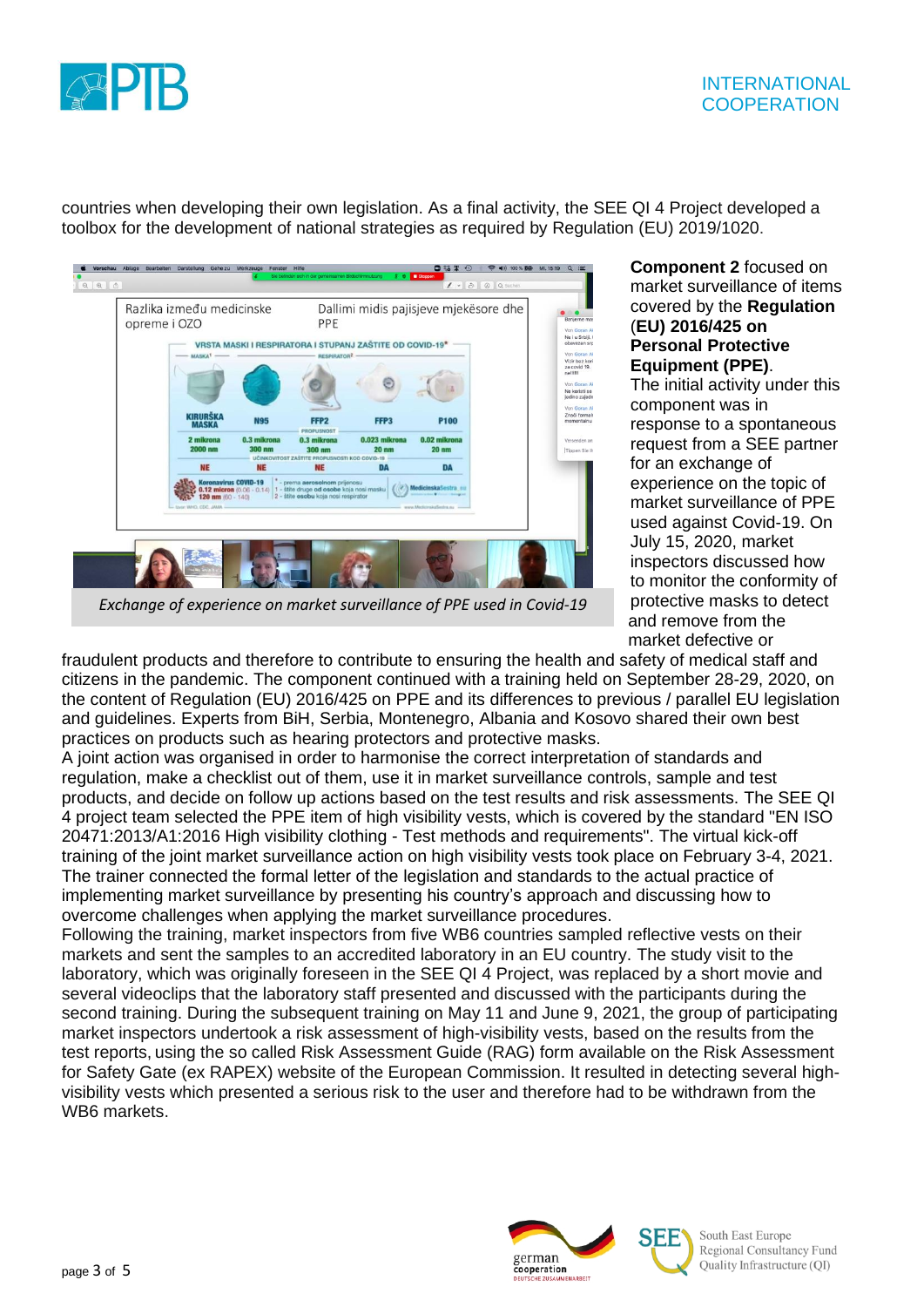





*Training on market surveillance of electric drills* 

## **Component 3** addressed challenges of market surveillance of new products covered by the **EU Machinery Directive 2006/42/EC**.

The initial activity was a regional training, held on November 26-27, 2019 in Tirana, on the requirements of the EU Machinery Directive 2006/42/EC and challenges related to new products such as escooters, drones and hoverboards. Kosovo invited all SEE QI 4 market inspectors working on machinery to join a two-day training which covered the implementation of the EU Machinery Directive on EU and national level as well as the role of market surveillance in verification of

compliance for machinery. It was organized on March 30-31, 2021 in the framework of its bilateral Free Movement of Goods project.

To deepen the training on market surveillance in the area of machinery, the SEE QI 4 project team decided to focus on the product of electric drills. An online training was organized on September 14-15, 2021. After a short overview of Directive 2006/42/EC, the trainer presented the standards EN 62841-2- 1:2018 and EN 62841-1:2015 and their practical translation into a checklist for market inspections. Preshot videos and online tutorials demonstrated how to properly implement hands-on tests to verify compliance with the requirements of the standards. The participants discussed how to do the risk assessment of electric drills, using again the RAG website, and what measures to take as a response in the local context.

# **Impact**

After two years of SEE QI 4 project implementation, the coordination team from WB6 market surveillance institutions and the PTB management came together for a final wrap-up meeting on December 7, 2021. One of the objectives of the meeting was to receive feedback from the market surveillance institutions on the extent to which the implemented trainings and activities have contributed to concrete changes or innovations in the market surveillance practices and documented processes. The coordination team members from all WB6 countries reported that the exchange of information in the region



*SEE QI 4 planning workshop November 2019* 

contributed to facilitation of efficient market surveillance. All project events and the joint action had a positive impact on the improvement of market surveillance processes and harmonization of the sampling procedure as well as the approximation of the risk assessment methodology. The successfully implemented joint action on market surveillance of PPE has shown especially active participation of inspectors and good transfer of knowledge by experts. The items selected for the development of checklists, such as electric drills, were included to be covered by WB6 national